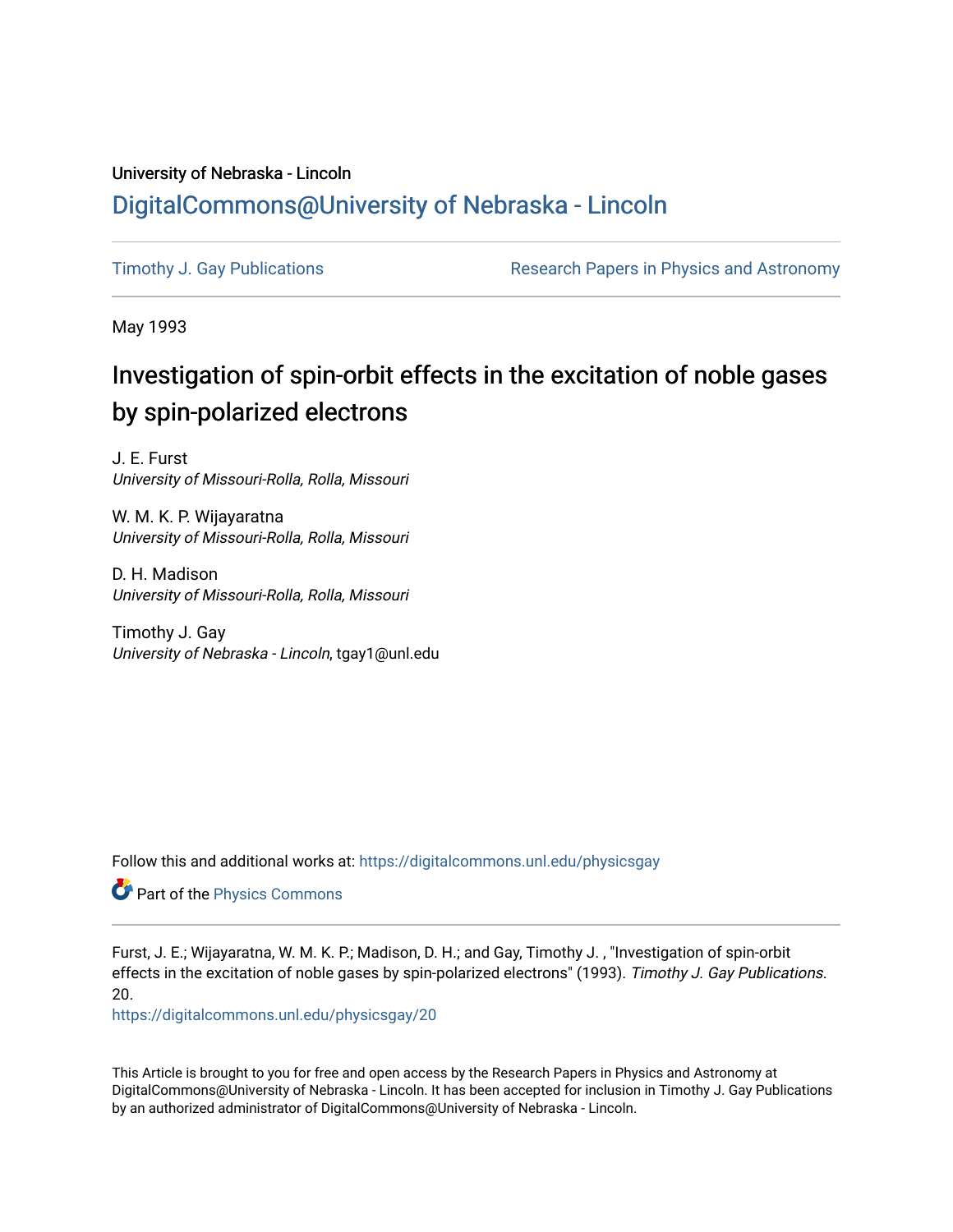Phys. Rev. A 47, 3775 - 3787 (1993) [Issue 5 – May 1993]

# Investigation of spin-orbit effects in the excitation of noble gases by spin-polarized electrons

J. E. Furst, W. M. K. P. Wijayaratna, D. H. Madison, and T. J. Gay

*Laboratory for Atomic and Molecular Research and Department of Physics, University of Missouri-Rolla, Rolla, Missouri 65401*

Received 2 September 1992

We have measured the integrated Stokes parameters of the light emitted following the impact excitation by polarized electrons of the  $np^5 (n+1)p[5/2]_3$  states in Ne (*n*=2), Ar  $(n=3)$ , Kr  $(n=4)$ , Xe  $(n=5)$ , and the  $np^5 (n+1)p[5/2]_2$  state in Kr. The near-threshold linear-polarization fractions  $\eta_1$  were consistent with zero for all of the *J*=3 states measured, providing no evidence of Mott scattering. For  $J=2$  excitation,  $\eta_1$  shows the clear influence of the intermediately coupled nature of the state. At threshold, the measured circular polarization  $\eta_2$  and linear polarization  $\eta_3$  for the *J*=3 states agree well with the *LS*-coupled threshold predictions. These results provide the basis for optical measurements of electron polarization.

©1993 The American Physical Society

URL: http://link.aps.org/abstract/PRA/v47/p3775 DOI: 10.1103/PhysRevA.47.3775 PACS: 34.80.Nz, 07.90.+c, 13.88.+e, 29.27.Hj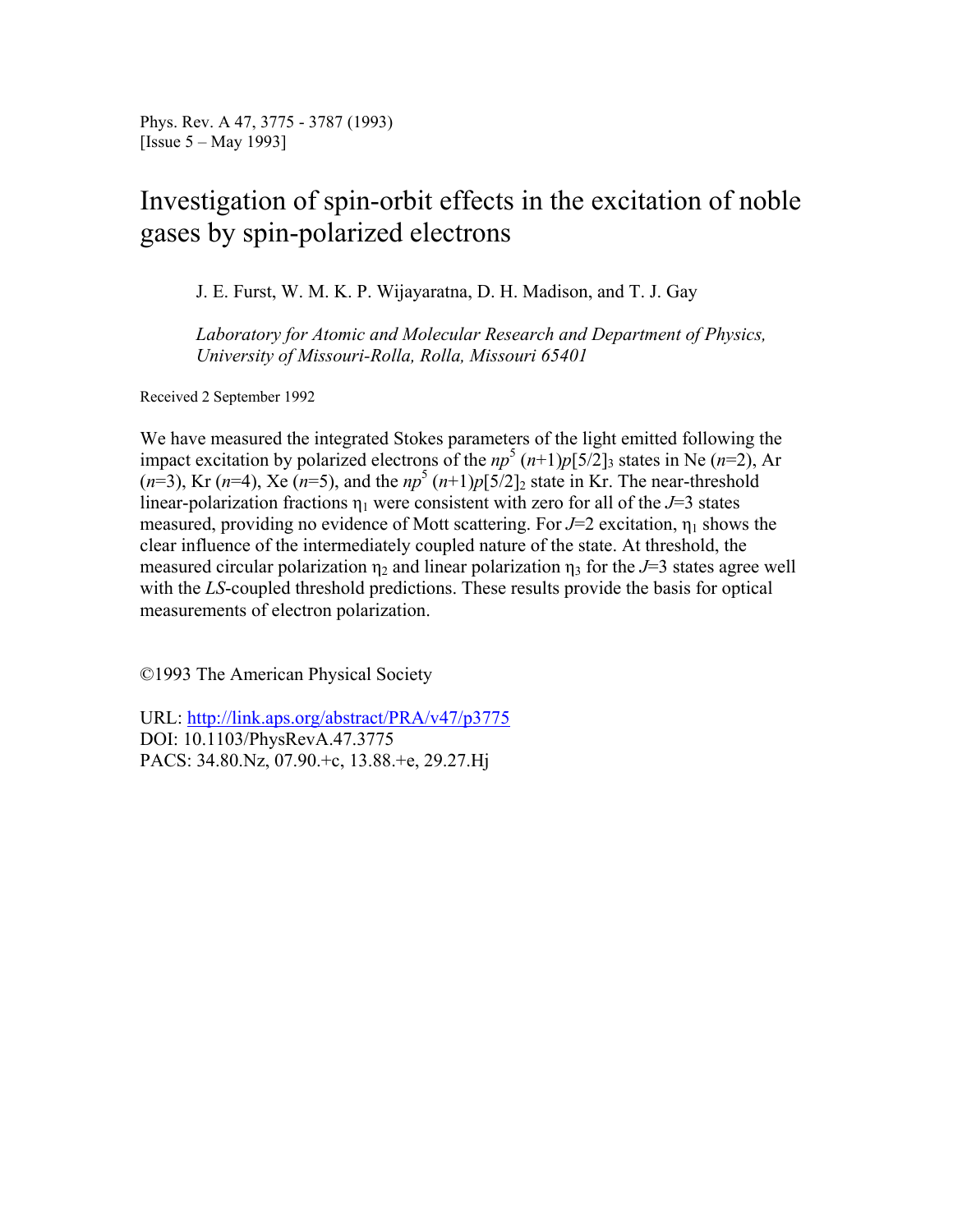### **Investigation of spin-orbit effects in the excitation of noble gases by spin-polarized electrons**

J. E. Furst,\* W. M. K. P. Wijayaratna, D. H. Madison, and T. J. Gay

#### Laboratory for Atomic and Molecular Research and Department of Physics, University of Missouri-Rolla, Rolla, Missouri 65401

(Received 2 September 1992)

We have measured the integrated Stokes parameters of the light emitted following the impact excitation by polarized electrons of the  $np^5$   $(n + 1)p[5/2]_3$  states in Ne  $(n = 2)$ , Ar  $(n = 3)$ , Kr  $(n = 4)$ , Xe  $(n = 5)$ , and the np<sup>5</sup>  $(n + 1)p[5/2]$  state in Kr. The near-threshold linear-polarization fractions  $\eta_1$  were consistent with zero for all of the  $J = 3$  states measured, providing no evidence of Mott scattering. For  $J=2$  excitation,  $\eta_1$  shows the clear influence of the intermediately coupled nature of the state. At threshold, the measured circular polarization  $\eta_2$  and linear polarization  $\eta_3$  for the  $J=3$  states agree well with the LS-coupled threshold predictions. These results provide the basis for optical measurements of electron polarization.

PACS number(s): 34.80.Nz, 07.90.+c, 13.88. +e, 29.27.Hj

#### **I. INTRODUCTION**

The role of spin dependence in electron-atom collisions, as manifested in the exchange and spin-orbit interactions, is obscured in collisions between unpolarized electrons and atoms. However, when polarized electrons are used, these processes may be examined in detail. One type of these measurements involves determination of the Stokes parameters of light emitted by atoms excited by polarized electrons without detecting (integrating) the scattered electron trajectories. It is possible for such experiments to reveal more information about the role of spin processes in the collision than more detailed techniques such as  $(e, \gamma e)$  coincidence methods. For example, the Stokes parameter  $\eta_1$  (defined below) can be shown in some cases to be an unambiguous signature of spin-orbitcoupling effects during the collision in an integrated measurement, whereas in a differential-scattering coincidence experiment, when viewing the photons in a direction perpendicular to the scattering plane, its unique association with such effects is eliminated [I]. **A** report on what we believe to be the first experiment of this type, designed to look for continuum spin-orbit effects (Mott scattering) using optical techniques, has appeared recently [2]. It showed that, even for a heavy atom such as xenon, continuum spin-orbit effects have negligible influence on the polarization of the emitted radiation. Other integrated Stokes-parameter measurements with polarized electrons have involved either Hg **[3],** where the breakdown of *LS*  coupling in the atom and, near threshold, negative-ion resonances, obscure the interpretation of the results, or the alkali metals [4,5], where the emphasis has been on untangling the relative contributions of direct and exchange processes to the total scattering cross section.

In this paper we report our integrated Stokesparameter measurements for collisions between transversely polarized electrons and the heavy noble gases Ne, Ar, Kr, and Xe. Light emitted along the initial electron polarization direction was observed. We concentrated our efforts on the only excited Russell-Saunders states

which are easy to isolate experimentally and which decay optically: the  $np^5(n+1)p[5/2]_3(^3D_3)$  levels (where *n* is the principal quantum number of the respective ground states). Studies of these states allow an unambiguous assessment of spin-orbit forces on the continuum electron as a function of target Z. To gauge the effect of spinorbit coupling on the target electrons in these collisions, we have also considered departures from *LS* coupling in the excited states by analyzing photon emission from the Kr  $5p^56p[5/2]_2({}^3D_2)$  level as well. In addition to our interest in the basic physics of the collisions, the transitions associated with these states were surveyed to determine their suitability as candidates for optical electron polarimetry. The motivation for the study of these specific states becomes clear upon a review of several relevant theoretical points.

#### **11. INTEGRATED STATE MULTIPOLES**

The theory for these measurements has been discussed extensively in the past and only those details relevant to the present discussion will be presented in this paper. The integrated Stokes parameters may be expressed as

$$
\eta_1 = \frac{I(45^\circ) - I(135^\circ)}{I(45^\circ) + I(135^\circ)} ,
$$
  
\n
$$
\eta_2 = \frac{I(\sigma^+) - I(\sigma^-)}{I(\sigma^+) + I(\sigma^-)} ,
$$
  
\n
$$
\eta_3 = \frac{I(0^\circ) - I(90^\circ)}{I(0^\circ) + I(90^\circ)} ,
$$
  
\n(1)

where  $I(\theta)$  is the detected photon intensity with a linearpolarizer transmission axis at an angle  $\theta$  with respect to the incident-beam direction z (see Fig. 1) and  $\sigma^+$  ( $\sigma^-$ ) is the intensity of the positive- (negative-) helicity photons.

The integrated polarization fractions are related to the integrated state multipoles, which are combinations of the excited-state density-matrix elements [6]: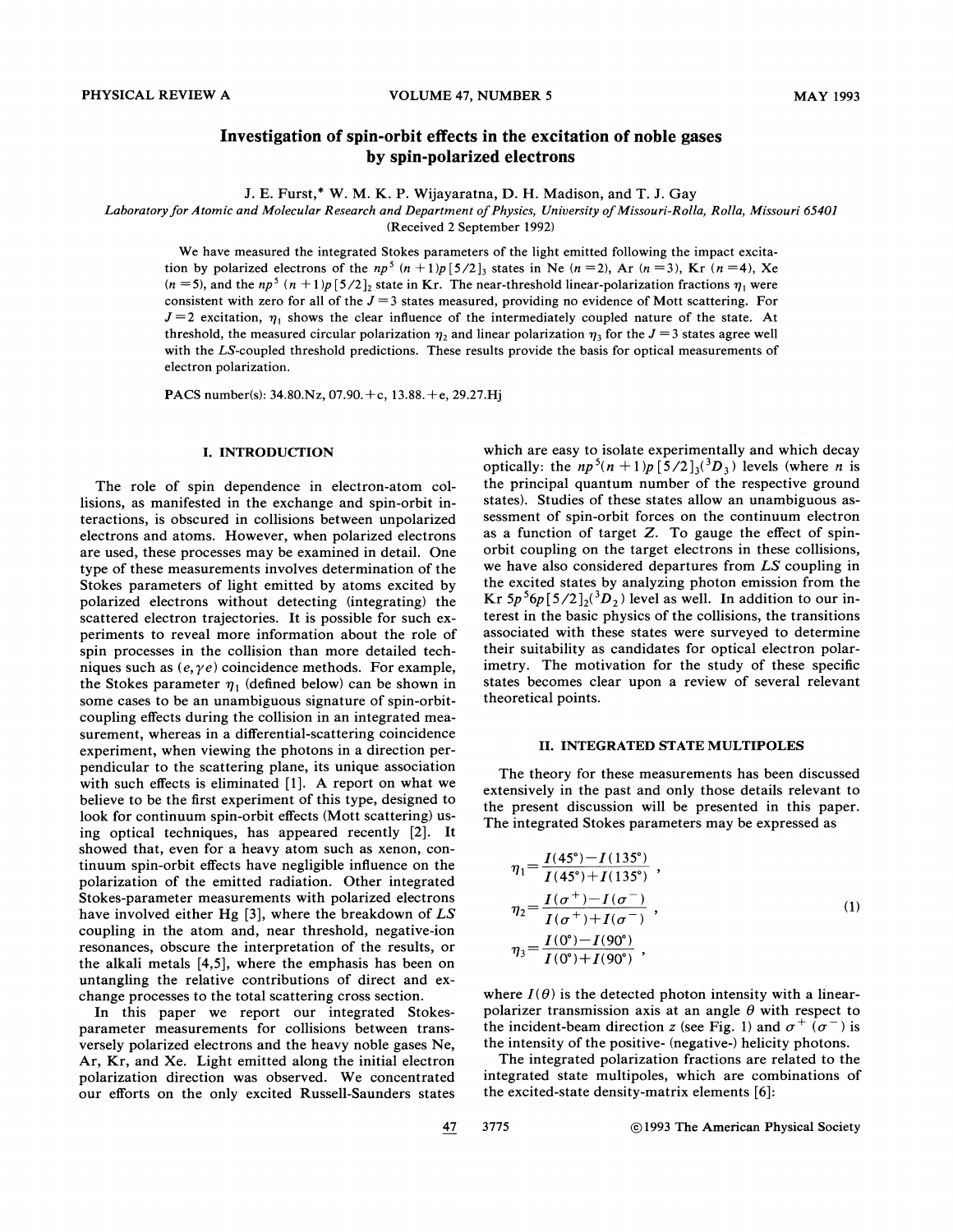

FIG. 1. The collision coordinate system. Electrons are incident along the z axis; the electron-polarization vector is parallel or antiparallel to *9.* The Stokes parameters are defined with respect to the *x-z* plane for photon emission along *9.* 

$$
I\eta_1 \propto \text{Re}\left\langle \mathfrak{F}_{21}^{\dagger}(J) \right\rangle_P ,
$$
  
\n
$$
I\eta_2 \propto \text{Im}\left\langle \mathfrak{F}_{11}^{\dagger}(J) \right\rangle_P ,
$$
  
\n
$$
I\eta_3 \propto \left\langle \mathfrak{F}_{20}^{\dagger}(J) \right\rangle ,
$$
\n(2)

where  $I$  is the total intensity and the subscript  $P$  denotes that only spin-dependent terms contribute to the multipole.

If we assume that the role of the spin-orbit interaction in the collision system is limited to the creation of target fine-structure levels, so that the orbital and spin angular momenta are conserved separately (i.e., L and S of the excited state are good quantum numbers and the continuum electron-nucleus spin-orbit interaction is negligible), then the integrated state multipoles may be expressed by [71

$$
\langle \mathfrak{F}_{KQ}^{\dagger}(J) \rangle = \sum_{K_1Q_1, \atop k,q} (2k+1)^{1/2} (2K_1+1)^{1/2} (2J+1)
$$
  

$$
\times (K_1Q_1, kq|KQ) \begin{bmatrix} K_1 & k & K \\ L & S & J \\ L & S & J \end{bmatrix}
$$
  

$$
\times \langle \mathfrak{F}_{K_1Q_1}^{\dagger}(L) \rangle \langle T_{kq}^{\dagger}(S) \rangle_P .
$$
 (3)

It should be noted that the assumptions used here may be attributed to Percival and Seaton [8] and do not depend upon any "collision time." The only time scale of importance requires that the fine structure of the excited state have time to evolve before its decay.

Since we are performing an integrated measurement where only the photons are observed, conservation of orbital angular momentum and its projection along a given axis requires that  $Q_1 = 0$  [6], so only  $\langle \mathcal{F}_{K_0}(L) \rangle$  terms contribute to  $\langle \Im_{KQ}^{\dagger}(J) \rangle$ . For a well-LS-coupled collision system (continuum electron plus atom) the only alignment created during the collision is thus the axial alignment along the z axis,  $\langle \S_{20}^{\dagger}(L) \rangle$ . Moreover, only the orientation created by exchange contributes to the circular polarization, i.e.,  $\langle \hat{\mathfrak{F}}_1^{\dagger}(J) \rangle_p$  is nonzero by virtue of a nonzero  $\langle T_{11}^{\dagger}(S) \rangle_{P}$ , since  $\langle \mathfrak{F}_{11}^{\dagger}(L) \rangle$  is identically zero for an integrated measurement immediately following the excitation. On the other hand, spin-orbit forces strong enough to affect the total spin of the system, such as

those responsible for the breakdown of LS coupling in the excited state or the spin-orbit interaction between the continuum electron and the target, violate the assumptions on which Eq. (3) is based. For either of these processes it is no longer possible to consider  $\langle \mathfrak{F}_{KQ}(J) \rangle$  in terms of factored  $L$  and  $S$  multipoles:

$$
\langle \mathfrak{J}^{\dagger}_{KO}(L) \times \mathfrak{J}^{\dagger}_{ka}(S) \rangle \neq \langle \mathfrak{J}^{\dagger}_{KO}(L) \rangle \times \langle T^{\dagger}_{kq}(S) \rangle_{P} ,
$$

as is assumed in Eq.  $(3)$ . In these cases L and S are not conserved separately so that components equivalent to  $\mathfrak{F}^{\dagger}_{K1}(L)$  may exist and contribute to the polarization of the light. A careful choice of collision system and excited state makes it possible to untangle the various spindependent processes from each other, using the integrated Stokes parameters. The parameter  $\eta_2$  may be nonzero due to either exchange or spin-orbit effects. On the other hand,  $\eta_1$  may only be nonzero if the excited state is not well LS coupled, or, if at some time during the collision, spin-orbit forces play a significant role [6]. This latter case, which we will refer to as "Mott scattering," in analogy with the elastic process, allows the possibility that orbital and spin angular momenta projections along some axis are not conserved separately during the collision. Thus, measuring  $\eta_1$  allows a probe, solely, of spin-orbit effects.

Another mechanism also exists that may allow a nonzero  $\eta_1$ . A well-LS-coupled excited state may be populated via some non-Russell-Saunders intermediate state. An extreme example of this process would be excitation via a non-well-LS coupled negative-ion resonance. If the lifetime of this state is comparable to or longer than its fine-structure relaxation time,  $S$  and perhaps  $L$  are not good quantum numbers during the protracted collision. This is essentially Mott scattering, i.e., the spin of the "continuum" electron can be rotated by magnetic fields, and  $\eta_1$  may be nonzero. Such a two-step process might be referred to as a "second-order" process, though it is possible, especially with a narrow resonance, that it might be the dominant mechanism for spin-orbit effects to influence the polarization.

It is possible, even in heavy atoms such as xenon, to have excited states that are well  $LS$  coupled. If such an excited state is chosen, any nonzero  $\eta_1$  is due to the continuum electron-target nucleus interaction and measuring a nonzero  $\eta_1$  would represent an optical measurement of inelastic Mott scattering [2]. We chose such a state for study so that we could unambiguously identify continuum electron-target spin-orbit effects. The  $np^5$   $(n + 1)p$  $[5/2]$ , level in the noble gases (see Fig. 2) is the only  $J = 3$ state in the  $p$  manifold and is a pure  $LS$  state to the extent that configuration mixing (as opposed to intermediate coupling) is unimportant. By contrast, in the  $np^{5}(n+1)p[5/2]$ , level, neither L nor S is a good quantum number, even for neon. In this case the wave function can be expressed in an intermediate-coupling representation as

$$
\psi(J=2) = \alpha \psi({}^3D_2) + \beta \psi({}^1D_2) + \delta \psi({}^3P_2) , \qquad (4)
$$

where  $\alpha$ ,  $\beta$ , and  $\delta$  are mixing coefficients. A significant change from the LS-predicted threshold values of  $\eta_2$  and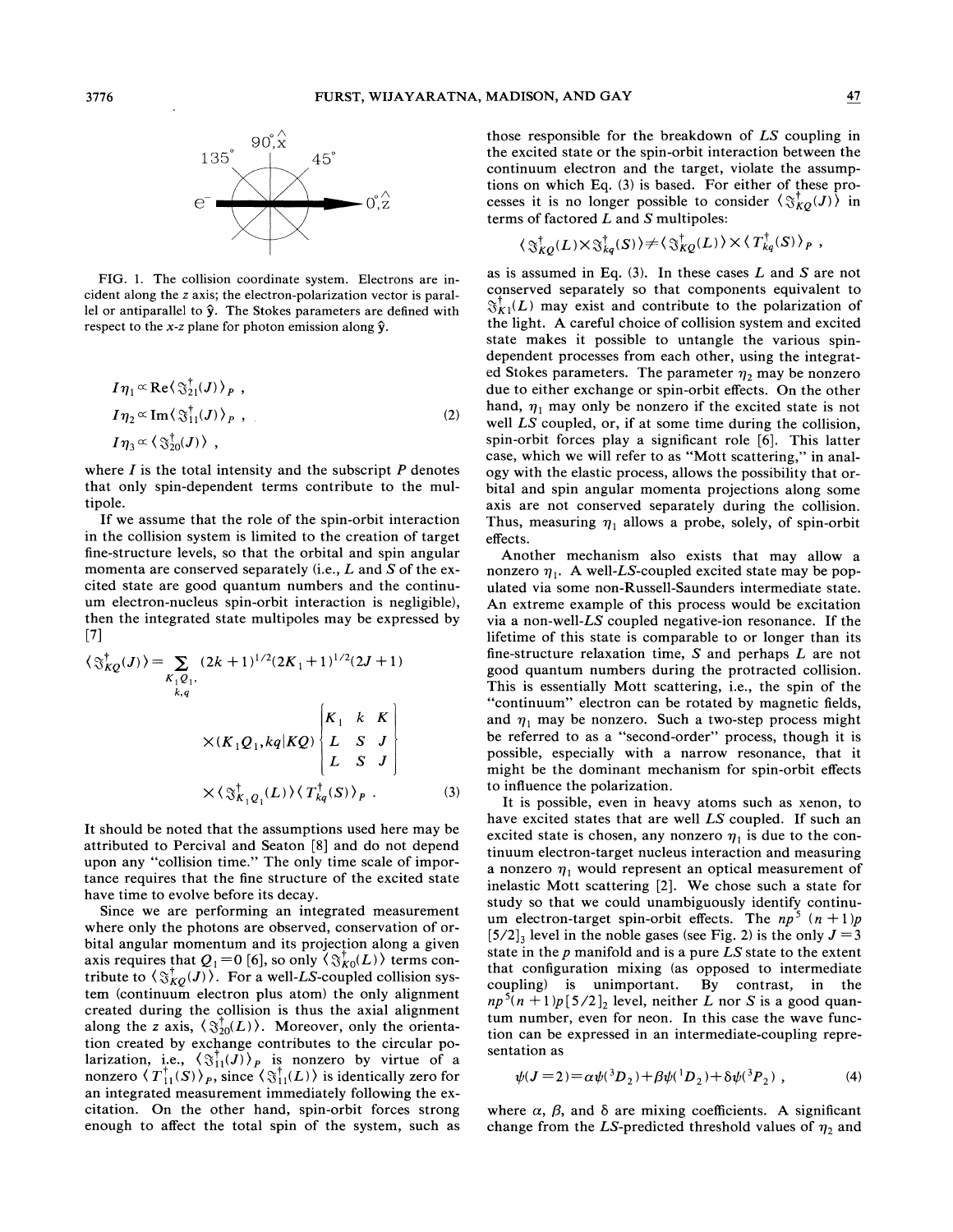

FIG. *2.* General energy-level diagram for the noble gases: Ne *(n =2),* Ar (n *=3),* Kr *(n =4),* and Xe *(n =5).* 

 $\eta_3$ , as well as a nonzero  $\eta_1$ , might be expected since for this state neither  $L$  nor  $S$  is a good quantum number. Furthermore, if there are no significant spin-orbit forces between the continuum electron and the target nucleus (and this may be demonstrated by measuring  $\eta_1$  for the  $J=3$  state), a nonzero  $\eta_1$  for the  $J=2$  state will be the direct consequence of the breakdown of *LS* coupling in the excited state.

Table I displays the threshold excitation energies for each of the  $J = 3$  and  $J = 2$  states considered, as well as the wavelength of the radiation being measured and the energy and configuration of the nearest level able to cascade into it.

We have calculated the various integrated state multipoles, for pure LS states, in terms of  $M_L$  cross sections for the  ${}^{3}D_3$  and  ${}^{3}D_2$  states in the noble gases using Eq. (3). For  $L = 2$  and  $S = 1$  with the electrons polarized in the  $\hat{y}$  direction  $(|P| = P_y)$ , the only ones that are nonzero if *LS* coupling holds are

$$
\langle \Im_{11}^{\dagger}(J=3) \rangle_{P} = i(0.0831Q - 0.0238\bar{Q})P_{y} ,
$$
  
\n
$$
\langle \Im_{00}^{\dagger}(J=3) \rangle = 0.1764Q ,
$$
  
\n
$$
\langle \Im_{20}^{\dagger}(J=3) \rangle = 0.1746\bar{Q} ,
$$
  
\n
$$
\langle \Im_{11}^{\dagger}(J=2) \rangle_{P} = i(0.0248Q + 0.0248\bar{Q})P_{y} ,
$$
  
\n
$$
\langle \Im_{00}^{\dagger}(J=2) \rangle = 0.1491Q ,
$$
  
\n
$$
\langle \Im_{20}^{\dagger}(J=2) \rangle = 0.0891\bar{Q} ,
$$
  
\n(5)

where  $Q=2Q_2+2Q_1+Q_0$ ,  $\overline{Q}=2Q_2-Q_1-Q_0$ , and  $Q_i$  is

the total cross section for excitation of the  $M_L = i$  substate. The coefficients preceding  $Q$  and  $\overline{Q}$  have been calculated using Eq. *(3).* With these multipoles and Eq. *(2)*  from Eschen *et al.* **[4],** the integrated Stokes parameters  $\eta_1$ ,  $\eta_2$ , and  $\eta_3$  have been determined in terms of the total scattering cross sections  $Q_i$ . The complete analysis is not presented here, but we use it, by considering pure *LS*coupled states, to predict threshold values of the various polarizations, assuming that at threshold only the cross section  $Q_0$  is nonzero [8]. In the high-energy limit, longitudinal momentum transfer from the fast electron vanishes and only  $Q_2$  is nonzero [2]. The parameter  $\eta_1$  is, of course, zero. These near-threshold and high-energy limiting values are presented in Table 11. The differences between the various predictions with  $J=3$  are due to the differences in the hyperfine structure of the various isotopes that exist for each gas.

#### 111. OPTICAL ELECTRON POLARIMETERS

The idea of optical electron polarimetry was first proposed in detail by Farago and Wykes [9]. When there is excitation by simple exchange, there is a transfer of spin orientation into the target. After the excitation, this spin orientation causes a total angular momentum orientation  $(J_v)$  and this orientation causes the emitted photon to have a circular polarization. Farago and Wykes showed that the circular polarization of radiation emitted in a  ${}^{3}S_{1}$ to  ${}^{3}P_J$  transition in the group-IIB elements after excitation by polarized electrons is proportional to the initial electron polarization. The exacting experiment of Eminyan and Lampel [lo], which used an atomic zinc target, demonstrated the technique, while also establishing the great difficulty in using the group-IIB elements for a useful electron polarimeter. Recently, the  $3^{3}P$  to  $2^{3}S$  transition in helium has been demonstrated to be effective for electron polarimetry [ll], since it overcomes many of the problems that arise when group-1IB targets are used. The relationship between the initial electron polarization and the circular polarization in this case is [12]

$$
\eta_2 = \left| 0.5 - \frac{\eta_3}{6} \right| P_y \ . \tag{6}
$$

The He technique offers the possibility of electron polarization measurements with an accuracy of better than 0.5% with an ease that makes it vastly superior to the Zn-based device, and in some circumstances even to the standard Mott electron polarimeter. If continuum

TABLE I. Threshold energy and emission wavelengths, together with the energy and LS designation of the nearest cascades for the  $np^5$   $(n + 1)p[5/2]$  levels in the noble gases.

 $\epsilon$ 

| Element       | Threshold<br>energy $(eV)$ | Emission<br>wavelength $(\mathbf{A})$ | Closest cascades<br>Energy $(eV)$         |
|---------------|----------------------------|---------------------------------------|-------------------------------------------|
| Xenon $J=3$   | 9.72                       | 8819                                  | 9.94 $(5p^55d^3F^{\circ}_4)$              |
| Krypton $J=3$ | 11.44                      | 8112                                  | 12.11 $(4p^54d)$                          |
| Argon $J=3$   | 13.07                      | 8115                                  | 14.07 $(3p^55s^3P^{\circ}_2)$             |
| Neon $J=3$    | 18.55                      | 6402                                  | 19.66 $(2p^54s^3P^{\circ}$ <sub>2</sub> ) |
| Krypton $J=2$ | 11.44                      | 8777                                  | 12.03 $(4p^54d)$                          |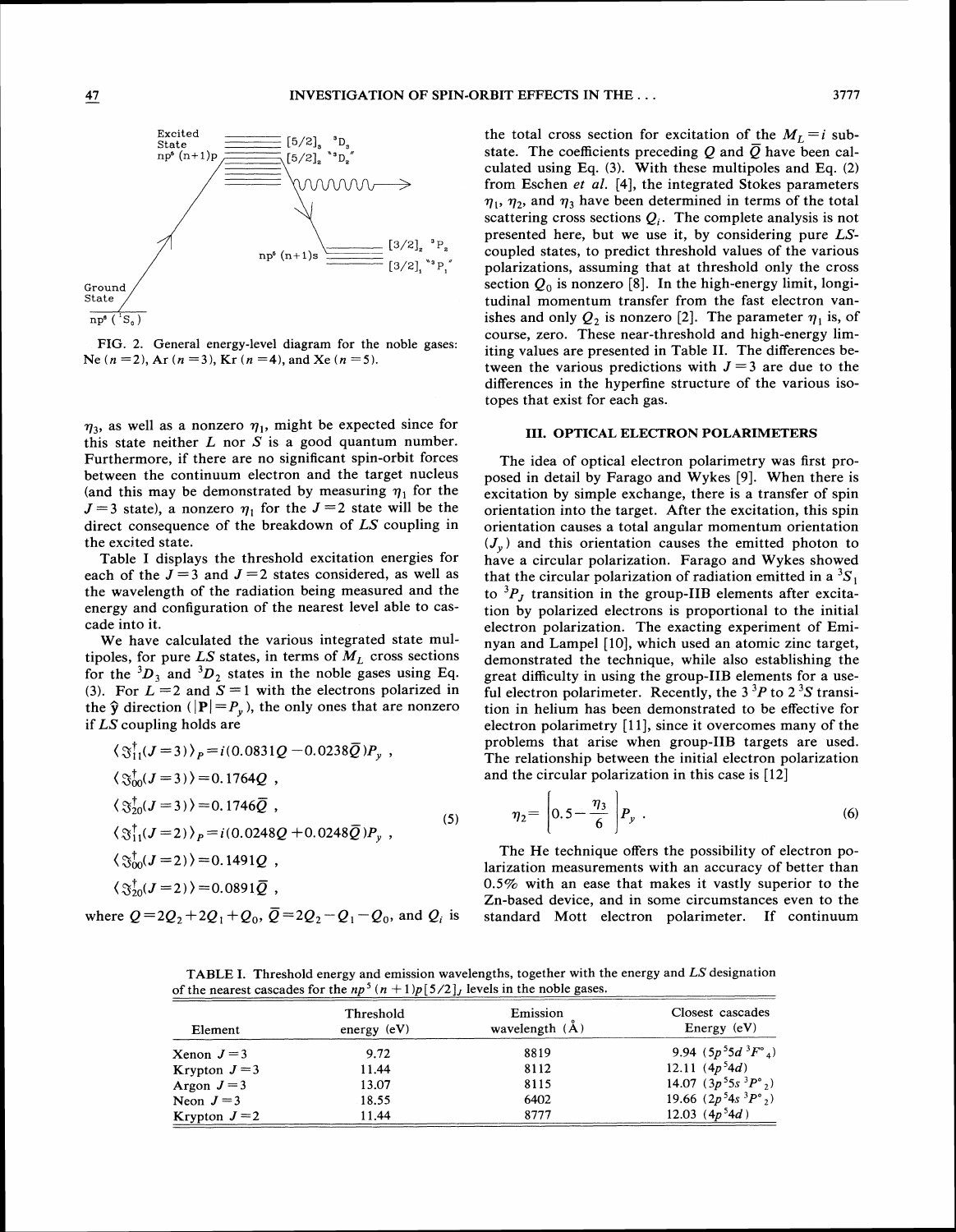TABLE 11. Kinematic LS-coupling predictions of the threshold and high-energy limits for the polarization fractions  $\eta_2/P_e$  and  $\eta_3$ . At threshold it is assumed that only  $M_L = 0$  states are populated and at high energies that only  $|M_L|$  = 2 states are populated. Cascading is neglected.

| Element       | Threshold<br>$\eta_2/P_e$ | Threshold<br>$\eta_3$ | High energy<br>$\eta_2/P_e$ | High energy<br>$\eta_3$ |
|---------------|---------------------------|-----------------------|-----------------------------|-------------------------|
| Xenon $J=3$   | 0.7080                    | 0.3870                | 0.5301                      | $-0.5215$               |
| Krypton $J=3$ | 0.6959                    | 0.3997                | 0.5270                      | $-0.5448$               |
| Argon $J=3$   | 0.7317                    | 0.4390                | 0.5747                      | $-0.6207$               |
| Neon $J=3$    | 0.7315                    | 0.4385                | 0.5743                      | $-0.5270$               |
| Krypton $J=2$ | 0.0000                    | 0.3064                | 0.5233                      | $-0.3850$               |

electron-target spin-orbit forces are negligible, then the excitation of any well-LS-coupled state by exchange, and the subsequent analysis of the circular polarization of the radiation emitted, provide information on the initial electron polarization. These conditions may be met in the excitation of the  ${}^{3}D_3$  states in the heavy noble gases. These systems have potential advantages over He  $3<sup>3</sup>P$  excitation in that excitation cross sections should be higher, yielding more efficient polarimeters. Moreover, for Ne, Ar, and Kr there is a larger gap between the  ${}^{3}D_3$  threshold and the excitation threshold of the next-highest excited state that can cascade to the  ${}^{3}D_3$  level, making the input energy and energy width of the electron beam to be analyzed less critical. We have derived expressions, similar to that for He, which relate  $\eta_2$  to  $P_\nu$  in terms of  $\eta_3$ .

When spin-orbit forces are negligible and  $\eta_1$  is zero,  $\eta_2$ for triplet states can be expressed in terms of  $\eta_3$  and  $P_y$ :

$$
\eta_2 = 3 A (1 + C \eta_3) P_v \tag{7}
$$

The coefficients *A* and C may be derived from Eq. (13) of

Bartschat *et al.* [13], so that  

$$
A = \frac{k_1 a_1}{3k_2 a_3}, \quad B = \frac{k_1 a_2}{k_3 a_4}, \quad \text{and} \quad C = \frac{(B/A)-1}{3}.
$$

The values of  $k_1$ ,  $k_2$ , and  $k_3$  are

$$
k_1 = 2 \begin{bmatrix} 1 & 1 & 1 \\ J & J & J_f \end{bmatrix} G_1(J) ,
$$
  

$$
k_2 = 2 \frac{(-1)^{J+J_f}}{3(2J+1)^{1/2}} ,
$$

and

$$
k_3 = \sqrt{\frac{3}{2}} \begin{bmatrix} 1 & 1 & 2 \\ J & J & J_f \end{bmatrix} G_2(J) ,
$$

TABLE III. Hyperfine depolarization coefficients  $G_K(J)$  for the  $np^5$   $(n + 1)p[5/2]$ , levels in the noble gases, corrected for the presence of various isotopic mixtures (see text).

| Element       | $G_1(J)$ | $G_2(J)$ | Element       | $\eta_2/P_e$                |
|---------------|----------|----------|---------------|-----------------------------|
| Xenon $J=3$   | 0.9483   | 0.8639   | Xenon $J=3$   | $0.6322$ $(1+0.3098n)$      |
| Krypton $J=3$ | 0.9316   | 0.9116   | Krypton $J=3$ | $0.6214$ (1+0.2768 $\eta$ ) |
| Argon $J=3$   | 1.0000   | 1.0000   | Argon $J=3$   | $0.6667$ $(1+0.2222n)$      |
| Neon $J=3$    | 0.9995   | 0.9987   | Neon $J=3$    | $0.6663$ $(1+0.2230\eta)$   |
| Krypton $J=2$ | 0.9275   | 0.9008   | Krypton $J=2$ | 0.2319 $(1-3.264\eta_3)$    |

where  $J(J_f)$  is the total angular momentum of the excited (final) state, the  $G_K(J)$ 's are the hyperfine depolarization factors [7] corrected for the contributions of the various isotopes  $\lceil 3 \rceil$  (see Table III), and the *a*,'s are determined from Eq. **(5)** by

$$
\langle \mathcal{S}_{11}^{\dagger}(J) \rangle_{P} = i (a_{1} Q + a_{2} \overline{Q}) P_{y} ,
$$
  

$$
\langle \mathcal{S}_{00}^{\dagger}(J) \rangle = a_{3} Q ,
$$

and

$$
\langle \mathfrak{S}^{\dagger}_{20}(J) \rangle = a_4 \overline{Q}
$$

**A** summary of the polarimeter expressions for all the noble gases, which takes into account the various isotopic and hyperfine mixtures [14], is given in Table IV.

#### **IV. EXPERIMENTAL APPARATUS**

#### **A. Overview**

We measure the polarization of light emitted by raregas atoms after excitation by polarized electrons with energies between 9 and 100 eV. The polarized electron beam intersects an effusive atomic beam at right angles and the polarization of photons emitted perpendicularly to both the electron and atomic beam (along the electron spin-polarization direction) is determined. We have concentrated on measurements near threshold, though we present survey measurements for each Stokes parameter up to 100 eV. The apparatus comprises three sections: the electron source, a Mott polarimeter, and the target chamber. These are shown schematically in Fig. **3.** In Secs. IV B-E we describe briefly the polarized electron source and Mott polarimeter and we describe the optical polarimeter in detail. In Sec. IV F we describe the data acquisition and analysis procedures.

TABLE IV. Electron-polarimeter expressions for the *npS*   $(n + 1)p[5/2]$ , levels in the noble gases. These equations give the relationship between  $\eta_2/P_e$  and  $\eta_3$  for well-LS-coupled states in an energy range unaffected by cascades (see text).

| Element       | $\eta_2/P_e$                |  |
|---------------|-----------------------------|--|
| Xenon $J=3$   | $0.6322$ $(1+0.3098\eta_3)$ |  |
| Krypton $J=3$ | $0.6214$ $(1+0.2768\eta_3)$ |  |
| Argon $J=3$   | $0.6667$ $(1+0.2222\eta_3)$ |  |
| Neon $J=3$    | $0.6663$ $(1+0.2230\eta_3)$ |  |
| Krypton $J=2$ | 0.2319 $(1-3.264\eta_3)$    |  |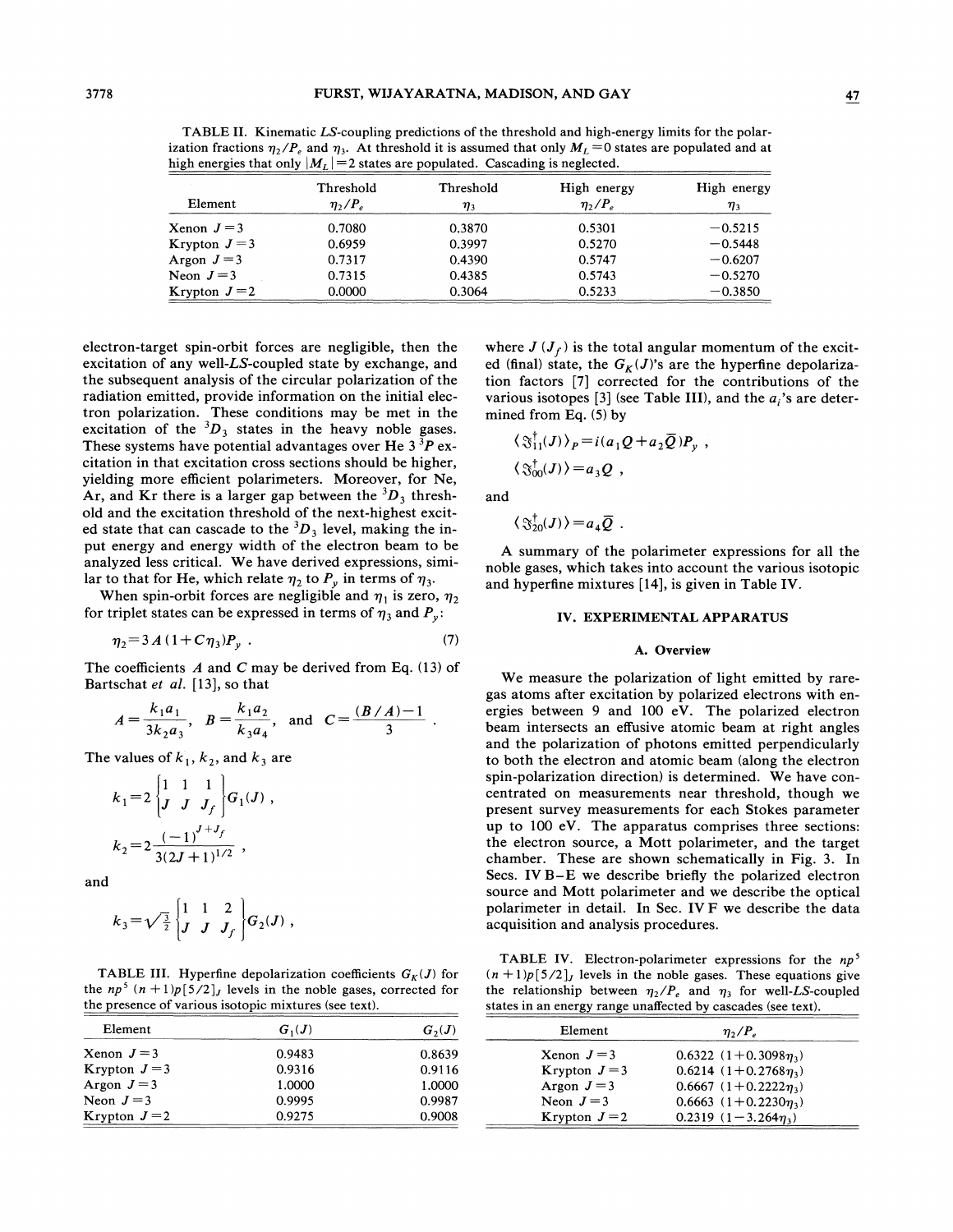

*FIG. 3.* Schematic diagram of the experimental apparatus showing the **(1)** spin rotator, (2) interaction region, and *(3)* optical polarimeter.

#### B. Electron source and Mott polarimeter

The electron source and Mott polarimeter have been described previously [15]. Briefly, we have a GaAs photoelectron source similar to those described by Pierce *et al.* [16] and Tang *et al.* [17]. Longitudinally polarized electrons are emitted after a Cs- and  $O_2$ -coated GaAs crystal is illuminated with circularly polarized 780-nm radiation. The electron spin is reversed by changing the helicity of the incident radiation with a rotatable quarter-wave plate. Since we require transverse polarization, the spin is rotated by a 90" electrostatic deflector to

give the correct orientation. The source has an emission current of up to 300  $\mu$ A and polarizations that are typically 26-27 %, as measured by the Mott polarimeter. We estimate the energy resolution of the electron beam to be about 150 meV, comparable to that of similar sources [18]. With the photocathode at  $-2000$  V, a "stiff" beam is provided for transport through the various valves and the Mott polarimeter before entering the target chamber. The Mott polarimeter is a Farago-Rice concentriccylinder retarding-field device [19,20]. Electron polarizations can be measured at analyzing energies up to 125 keV. After the Mott polarimeter and prior to the entrance to the target chamber is a magnetic spin rotator [21] and an electrostatic lens. The spin rotator consists of two 100-turn coils which produce an axial magnetic field able to rotate the electron spin by 90" in a plane perpendicular to the electron-beam direction, so that the spin is aligned with the axis of the optical polarimeter which is attached to the target chamber. This dual-coil configuration and the electrostatic lens are also used to focus the electron beam into the entrance of the targetchamber electron optics.

#### **C.** Target

The target chamber consists of an 8-in-diam stainlesssteel tube pumped by two Edwards Diffstak pumps with pumping speeds of 2040 and 633 l/s for air. These



FIG. 4. Interaction region of the target chamber showing the optical polarimeter: (1) refocusing spherical lens; (2) collimator; **(3)**  interference filter; **(4)** linear polarizer; **(5)** achromatic retarder; *(6)* spherical focusing lens on movable bellows; (7) vertically adjustable gas-beam-focusing assembly including capillary array, gas ballast volume, and feed and pressure monitoring lines with ceramic voltage breaks; (8) voltage-floatable cylinder that defines the interaction-region potential and serves as a differential pumping barrier for the target; and (9) interaction region. The electrons are coming out of the page and the electron polarization axis is indicated by the arrow.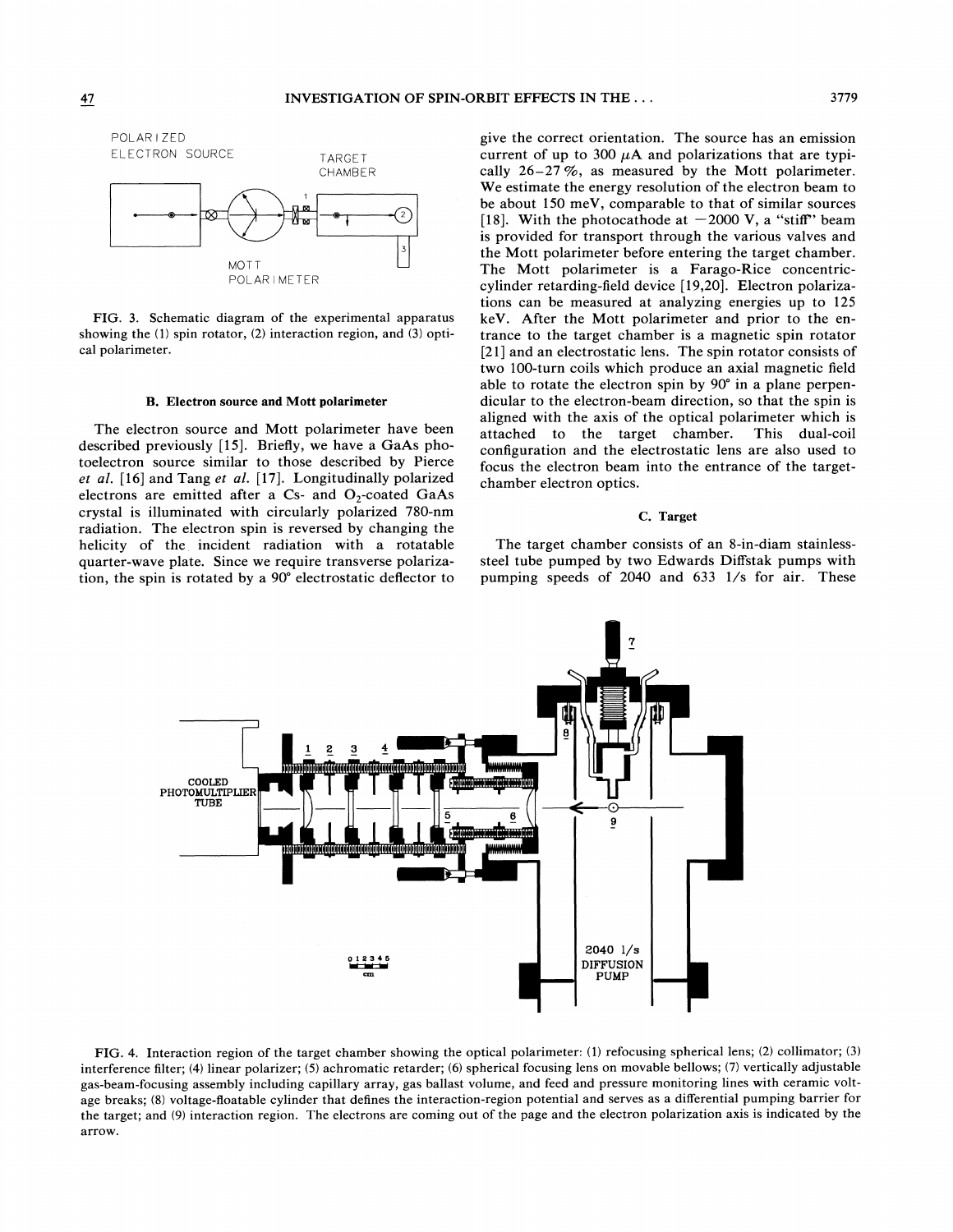pumps, which include a chilled-methanol cooled  $(-75^{\circ}C)$ baffle, provide an exceptionally clean vacuum environment with no trace of contamination from either diffusion pump or roughing pump oil at the  $10^{-10}$  Torr partialpressure level [22]. This feature is important since the GaAs source lifetime is particularly sensitive to hydrocarbon contamination. The base pressure of the unbaked system is  $2 \times 10^{-8}$  Torr. The entire chamber is lined internally with  $\mu$ -metal magnetic shielding which provides a uniform field of less than  $10^{-6}$  T in the interaction region.

Our noble-gas target (Fig. 4) is an effusive atomic beam with a density of  $\sim 10^{10}$  cm<sup>-3</sup> [23] which is created by flow through a 0.25-cm-diam stainless-steel array consisting of  $10$ - $\mu$ m-diam channels. Typical pressures in the ballast volume behind the array vary with target gas between 0.7 and 2.5 Torr as measured by a capacitance manometer. The atomic beam is directed into the entrance of the 2040-l/s pump by a 10.2-cm-diam stainless-steel tube which surrounds the interaction region and provides for differential pumping, allowing high-target pressures with no significant effect on the electron-source stability or lifetime.

#### D. Target electron optics

At the entrance of the target chamber the electron beam is 1 mm in diameter and has a kinetic energy of 2000 eV. It is decelerated to lower energies using a Heddle five-element afocal lens [24] and a final three-element zoom lens. The Heddle lens provides for a deceleration ratio of up to 50:1, changing the energy of the beam from 2000 to 40 eV. The final zoom stage is designed to provide a constant beam shape and focus for energies between 10 and 40 eV. In the interaction region our beam current is about 1  $\mu$ A at an energy of 10 eV. Electrostatic deflectors along the gun allow alignment of the beam. The lens systems in both the target and source chambers are constructed of molybdenum.

Since the GaAs photocathode is at  $-2000$  V, we define the interaction-region potential by applying a voltage to the differential pumping cylinder surrounding the interaction region. A two-element Faraday cup with a length-to-diameter ratio of 10:1 collects the electron beam. The outer cylinder is maintained at the potential of the last lens element before the interaction region, thereby ensuring a uniform field in the interaction region. There is a bias of  $+2000$  V, with respect to the potential on the outer cylinder, on the center collector so that no electrons escape the Faraday cup. The current on the center collector is monitored by computer via a generalpurpose-interface-bus- (GPIB) controlled Keithley 485 picoammeter, enabling corrections for changes in electron current during the period of each measurement. The voltages for all the lens elements and the interaction-region cylinder are provided by a potentiometer-controlled voltage divider network that is powered by a stable high-voltage power supply (Fluke 412B). In this configuration, the electron energy is defined by the difference between the photocathode and interaction-region cylinder potentials. With the present configuration there can be long-term drifts of about 0.2 eV which must be corrected for (see below). The voltage on the final energy-defining lens element and interaction region can also be controlled by a GPIB-programable power supply. This allows the voltage to be adjusted in 0.1-V steps for near-threshold excitation-function measurements.

#### E. Optical polarimeter

The optical polarimeter views the interaction region at 90" to the electron beam (Fig. 4). Its 54-mm-diam borosilicate entrance focusing lens (focal length 120 mm at 545 nm) subtends a solid angle of 0.083 sr with an opening half angle of 9.25". This lens, which also acts as a vacuum window, is mounted on a bellows, permitting adjustment of its position to allow for changes in electronbeam and gas-target alignment as well as the changes in focal length that occur at different wavelengths. The photon beam is further collimated by a series of 38-mm apertures spaced along the optical train, and passes through a combination of polarizer, achromatic retarder, and narrow-band interference filter in appropriate order for each Stokes-parameter measurement. Finally it is refocused onto the photocathode of the photomultiplier by a second borosilicate lens.

The first four optical train elements are arranged in movable, rotatable holders, allowing careful examination of position-dependent instrumental effects. The position of the polarization elements is set by a computercontrolled stepper motor with a precision of better than 0.5". The principal axis of the polarizer and the fast axis of the retarder are calibrated externally with an accuracy of better than 0.5".

The extinction factor of the polarizer and the retardance of the achromatic retarder were measured at each wavelength. These values were then used to adjust the measured Stokes-parameter values, giving the true value integrated over the solid angle of acceptance of the detector. The present results are not corrected for solid-angle effects which are estimated to change the value of the Stokes parameters by less than  $1\%$  [25].

Following the polarization elements is a rotatable narrow-band interference filter. The filters we used are centered at the wayelengths indicated in Table I and have a passband of 10  $\AA$  (fullwidth at half maximum). A 90mm focal-length lens is used to focus the light onto the photocathode of a cooled  $(-27^{\circ}C)$  photomultiplier tube (Hamamatsu R943-02) which has low dark count  $(< 15s^{-1})$  and a quantum efficiency of greater than 7% for all the wavelengths considered.

For the linear-polarization measurements the polarizer and retarder are rotated together, with the fast axis of the retarder set at 45° with respect to the polarizer axis. This ensures that only radiation of a fixed helicity passes through the subsequent optics, minimizing instrumental effects. For the circular polarization measurement the retarder is rotated and the polarizer remains fixed.

In the case of the electron-polarization-dependent Stokes parameters  $\eta_1$  and  $\eta_2$ , instrumental polarizations may be eliminated by reversing the incident electronpolarization direction. The instrumental polarizations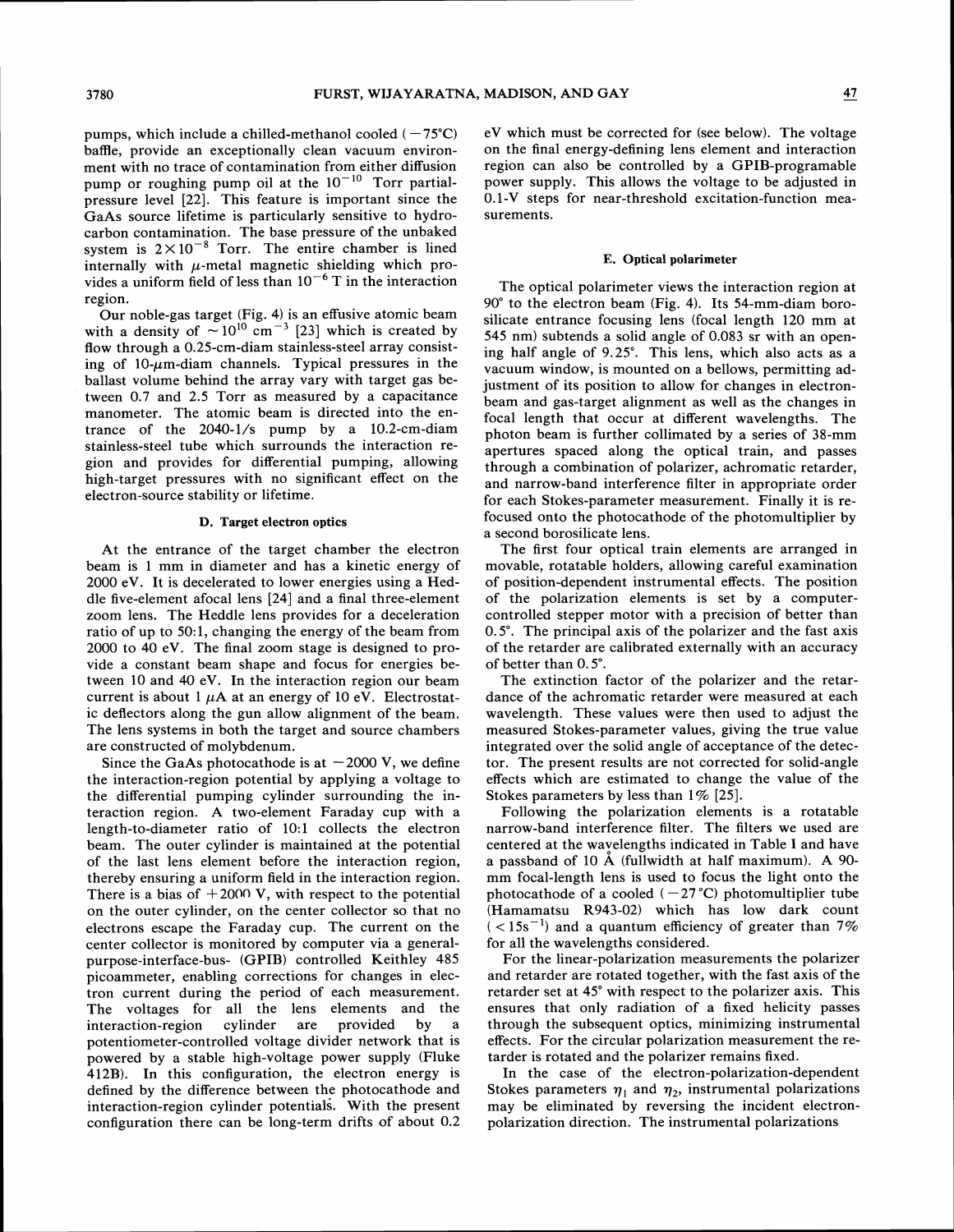### $\{\eta_i^I = [\eta_i(\text{spin up}) + \eta_i(\text{spin down})]/2\}$

were found to be typically 0.02. The instrumental effects in  $\eta_3$  should be of the same order though they cannot be eliminated as easily as those for the other two parameters. The measured values of  $\eta_1$  and  $\eta_2$  have been corrected for instrumental effects, while those for  $\eta_3$  have not.

The absolute energy scale was set by determining the voltage at which photons were first detected. This energy corresponds to excitation by electrons in the high-energy "tail" of the electron-energy distribution. Thus our energy scale represents the maximum energy of electrons in our beam which is approximately 75 meV greater than the mean electron energy. Consequently, we can "creep up" on the threshold, thereby giving our experiment an effectively higher energy resolution, enabling us to measure threshold polarizations accurately.

#### **F. Data acquisition and analysis**

We use two methods to make photon polarization measurements. For energies just below the first cascade threshold and above, our final polarization value is the result of a series of measurements that involved counting photons at four polarization analyzer positions for each individual energy. For  $\eta_3$ , measurements were made with the polarizer transmission axis at 0", 90", 180", and 270" with respect to the electron-beam direction. For  $\eta_1$ , measurements were made at 45°, 135°, 225°, and 315° with respect to the electron-beam direction. Typically, we would accumulate data for 10 s at each position and do ten cycles during one measurement.

Near threshold, a different technique was used. To minimize the time required at each energy, the analyzer position was set according to the parameter needed and the energy scanned in 0.1-V increments, typically in 32 steps, allowing the accumulation of data at 32 energies. A typical set of spectra with data from two orthogonal polarizer positions is shown in Fig. 5. Thus, for four polarizer positions and 32 energies, the polarizer was moved only four times. Since the rotation of the analyzer occupied a large proportion of the data-acquisition duty cycle, this second technique significantly reduced the acquisition time. Corrections for long-term drifts in energy

12 10 yield (arb. units) 8 6  $\overline{4}$  $\overline{c}$ "threshold

FIG. 5. Typical near-threshold excitation functions (Kr  $J = 3$ ) for two linear-polarization fractions. The assigned value of threshold energy is indicated.

 $\mathbf 0$ 

0 1 2 3 Scan Voltage (V)

 $-$ Background

were made by identifying the threshold voltage for each excitation function and adjusting its corresponding energy scale. In general, all the measurements corresponding to a single set of four polarizer positions had the same voltage at threshold but measurements taken on different days differed in voltage by as much as 0.2 V. Thus the assignment of the correct energy scale for each set was critical for an accurate measurement of the near-threshold polarization. Measurements were made at common energies using each technique to ensure consistent results. In addition, we carefully checked that the threshold energies identified by the onset of photon production and the onset of light polarization were within 0.1 eV of each other.

Several sets of measurements were performed to study possible systematic errors. Of particular concern was any depolarization due to collisions and radiation trapping in the gas beam. We measured each Stokes parameter over a range of beam driving pressures for each gas and found no effect, even at pressures approaching the limit of our pumping capacity. A typical measurement, in this case for  $\eta_2$  with a neon target at 25 eV, is shown in Fig. 6.

We also checked that our electron-polarization direction corresponded to the axis of our optical polarimeter. We measured  $\eta_2$ , which is proportional to  $P_v$ , as we rotated the electron spin around our incident-beam axis using the magnetic spin rotator and identified the position at which  $\eta_2$  was maximum. This maximum in  $\eta_2$  coincides with the polarimeter axis and indicates that the electron spin was aligned correctly.

There were several sources of background that affected the low-count-rate measurements, making near-threshold polarization measurements difficult. Nonelectron-related background came from dark noise in the photomultiplier tube and light leaks in the chamber and optical train. The count rate from both these sources was  $\leq 15$  s<sup>-1</sup> and was primarily due to the dark noise of the tube. This count rate was subtracted from all measurements before any electron-related signal was considered. Electronrelated signal might come from several sources including the following.

(i) Background gas in electron lens elements. These photons exhibit an energy dependence related to the volt-



FIG. 6. Pressure dependence of  $\eta_2$  in neon at 25 eV electron energy. The dashed line represents the weighted mean of all data points, yielding a reduced- $\chi^2$  value of  $\chi_v = 1.45$  for six degrees of freedom. **A** ballast pressure of 1 Torr corresponds to a target density of roughly  $10^{10}$  cm<sup>-3</sup>.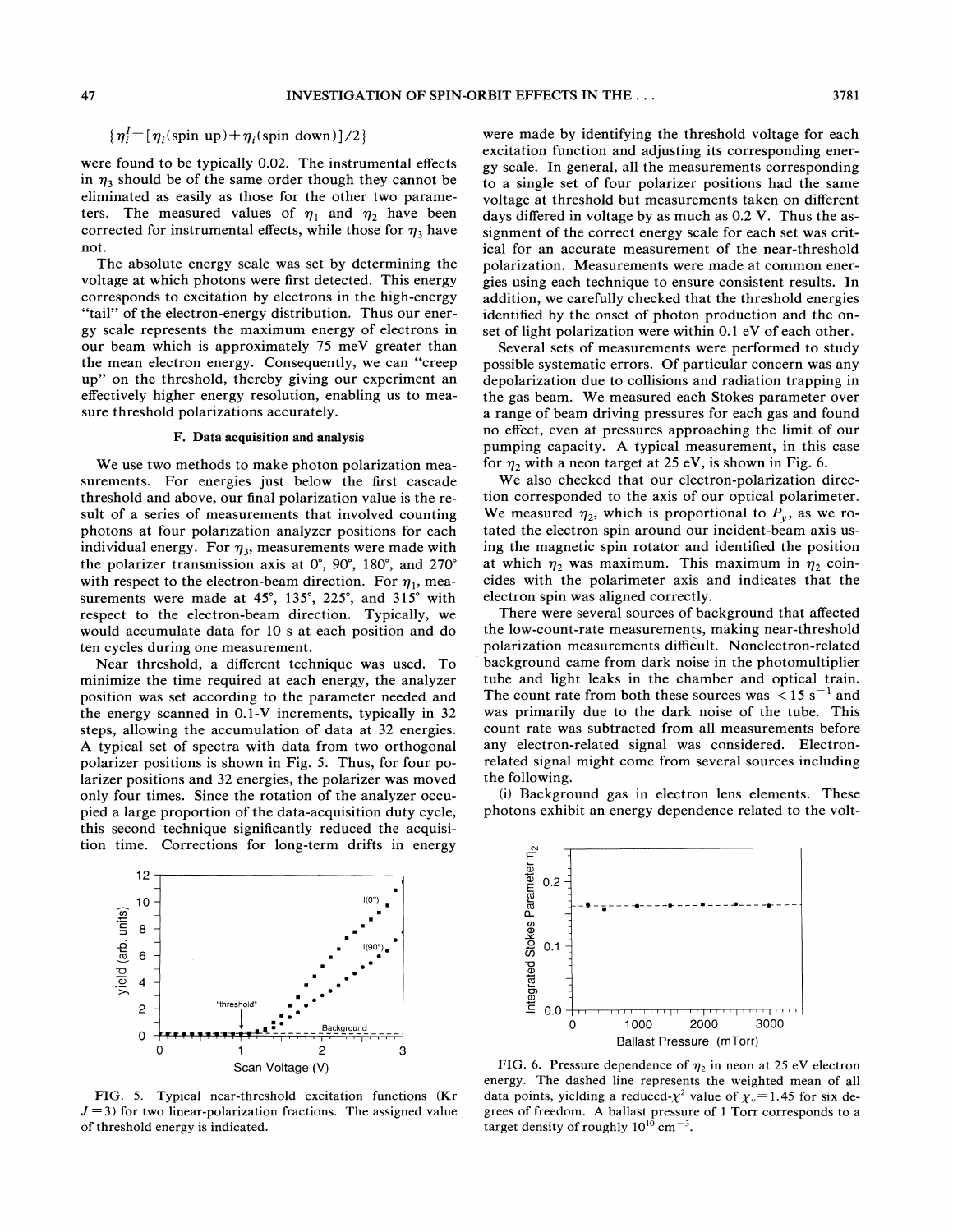age on the lens elements and therefore may alter the measured polarization as the tuning of the electron gun is changed, even when the electron energy in the interaction region is fixed. Such background can occur below the nominal "threshold" voltage, because of higher beam energies upstream in the electron lenses.

(ii) Scattering from the walls of the tube surrounding the interaction region.

iiii) Though we used a narrow-bandpass interference filter, it is possible to detect photons arising from other excited states of the target atoms. While for several of the gases tbere are lines with similar excitation thresholds within 10  $\AA$  of the measured lines, their apparent intensity [26] and the narrow width of the filter essentially eliminated their influence on our measurements. Similarly, contributions due to photons coming from transitions in the  $H_2$  and  $N_2$  background gas are expected to be nonexistent, except possibly for neon where a minor line in the  $N_2$  spectrum has a wavelength of 6411  $\AA$ , 9  $\AA$  from the neon line.

Typical background count rates from sources (i), (ii), and (iii) were less than  $45 s^{-1}$ . To correct for this electron-related background, the count rate was measured 0.5 eV below the excitation threshold and then subtracted from the dark-count-corrected count rate. In this energy region below threshold the electron-relatedbackground contributions were independent of electron energy. This correction made little difference to our results, except within 0.2 eV of threshold where it contributed to large errors and difficulty in accurately identifying the threshold voltage.

### **V. RESULTS AND DISCUSSION**

We have measured the Stokes parameters  $\eta_1$ ,  $\eta_2$ , and  $\eta_3$  from threshold to 100 eV for the *np*<sup>5</sup>  $(n + 1)p[5/2]_3$  $np^5$   $(n + 1)s[3/2]_2$  transitions in neon through xenon and the  $4p^5$  5 $p[5/2]_2$ - $4p^5$  5s  $[3/2]_1$  transition in krypton. The  $4p^5$  5 $p[5/2]_2$  state in Kr was chosen because it is strongly intermediately coupled  $\alpha = 0.708$ ,  $\beta = 0.684$ , and  $\delta = -0.173$ ; Eq. (6) and Ref. [27]] and there is a 0.6eV energy gap between its threshold for excitation and that of the first state that can cascade into it. These characteristics make it possible to use  $\eta_1$  for this state as a measure of the importance of internal target spin-orbit effects. The results of these measurements are shown in Figs. **7-** 10.

Also shown in Figs. 9 and 10 are the results of a semirelativistic first-order distorted-wave Born (DWB1) calculation. This calculation is similar to that reported in Furst *et al.* [2] except that here we have used the numerical wave functions of Froese-Fischer [28] instead of those of Eissner, Jones, and Nussbaumer [29]. The DWBl calculation includes relativistic effects for the projectile electron (the basis of Mott scattering) while using a nonrelativistic description of the target-atom wave functions. While the DWBl results are sensitive to the atomic wave functions, we have found that different wave functions give qualitatively similar results.

At threshold we are able to make predictions of the polarizations as discussed in Sec. **11.** At higher energies, re-



**FIG. 7.** Integrated Stokes parameter  $\eta_1$  as a function of maximum electron energy. The high-energy results for the  $np^5$  $(n + 1)p [5/2]_3$ -np<sup>5</sup>  $(n + 1)s [3/2]_2$  transition in the noble gases are shown in  $(a)$ -(d). The high-energy results for the  $4p<sup>5</sup>$  $5p[5/2]_2$ -4p<sup>5</sup>  $5s[3/2]_1$  transition in Kr are given in (e). Indicated uncertainties in the data are statistical. The results have been corrected for nonideal polarizing element characteristics, but not for the solid angle of observation subtended by the collection lens. The maximum electron energy is approximately *75*  meV greater than the mean electron energy.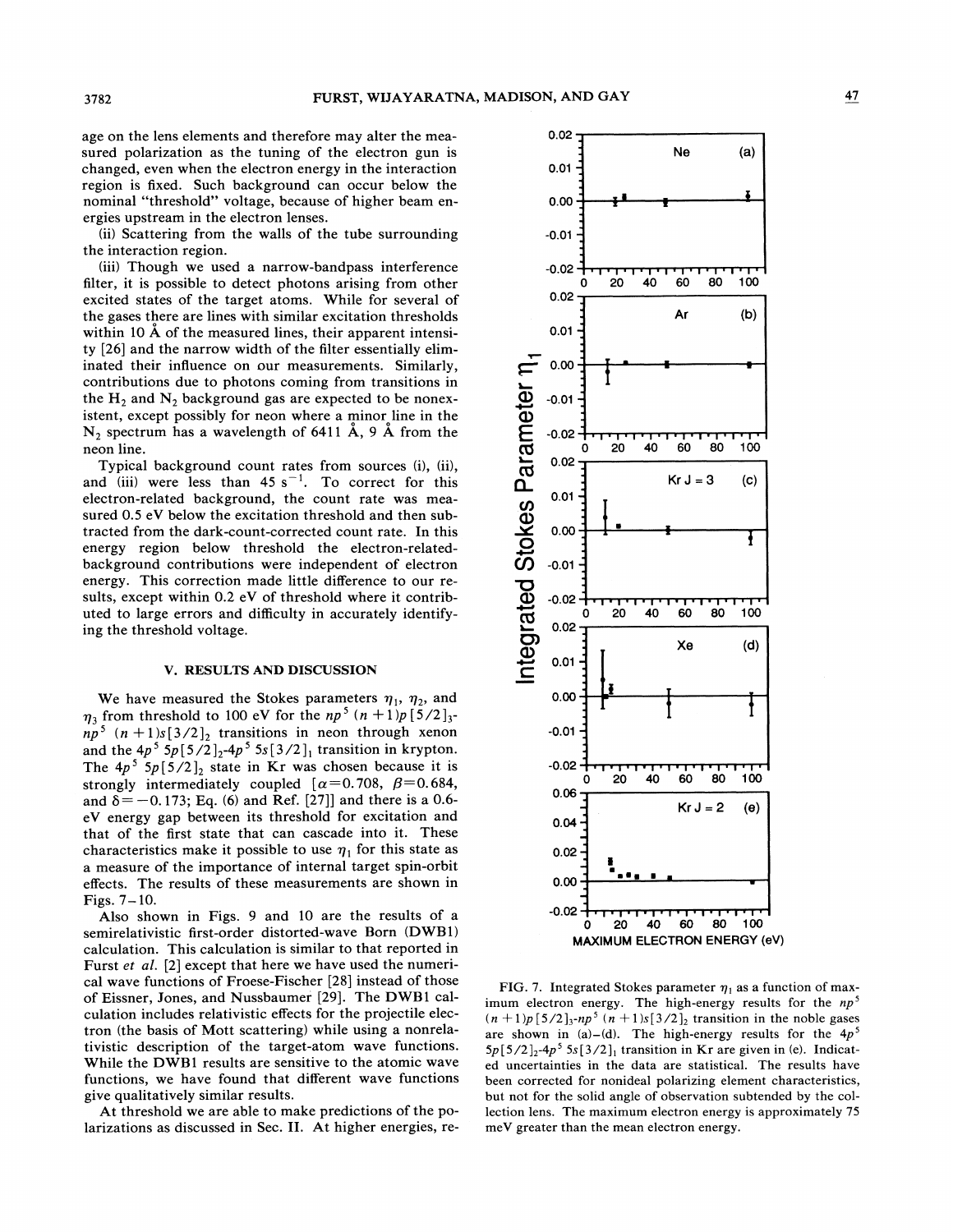

cent measurements by Clark [30] indicate that cascade contributions to the total cross section for the *5p5*   $6p[5/2]_3$  state in xenon are about 50% at 15 eV and that they increase with energy. We expect similar behavior in the other noble gases. Consequently, our results may not be interpreted simply above the first cascade threshold. In the following, we will discuss each Stokes parameter individually, considering especially systematic trends of the data with both beam energy and target *Z.* We will then consider several general physics issues raised by the experimental results.

FIG. 8. Near-threshold  $\eta_1$  results for the  $4p^5$  5p[5/2]<sub>2</sub>-4p<sup>5</sup> As discussed in Sec. II,  $\eta_1$  provides a simple test for the *5s*[3/2]<sub>1</sub> transition in Kr. **importance** of spin-orbit forces in the collision. We have



FIG. 9. Integrated Stokes parameter  $\eta_3$  as a function of maximum energy **with** the results of the **DWBl** calculation indicated by the solid line. The kinematic-polarization limit and excitation threshold energy are indicated by **ar**rows.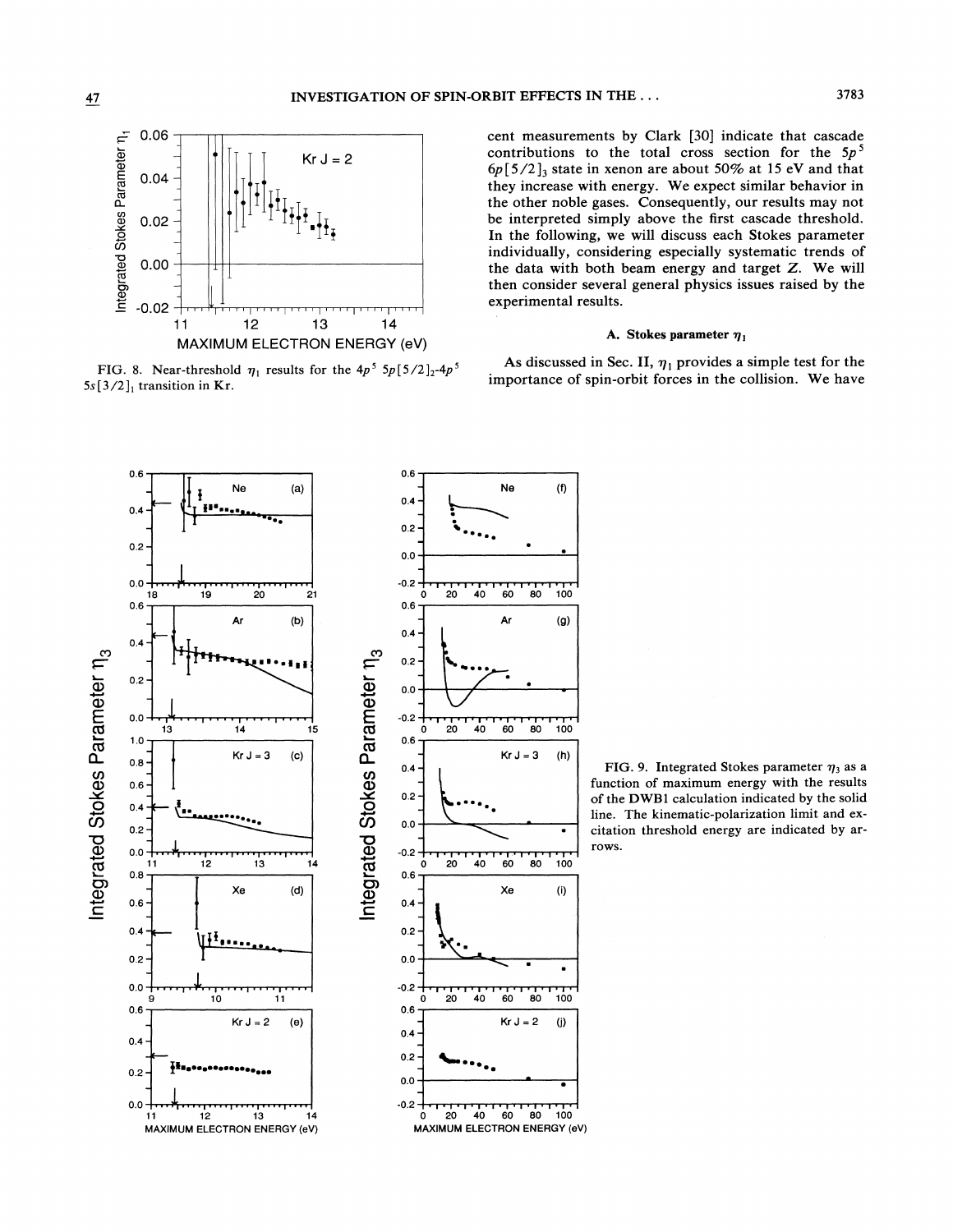measured  $\eta_1$  for the pure LS  $J = 3$  states [see Figs. 7(a)--7(d)] from just below the first cascade excitation threshold to 100 eV and find no evidence that Mott scattering is strong enough to affect the polarization, even with a Xe target. We recently reported a high-precision measurement of  $\eta_1$  for Xe at 9.9 eV, just below the first cascade threshold *[2].* With full corrections for imperfect polarization optics, our previous value of  $\eta_1$  (0.004±0.006) at 9.9 eV is revised to  $0.005\pm0.008$ . Thus, the only dynamical spin effect that is contributing to the integrated collision process for the  $J=3$  states is exchange. It may be possible to do such a measurement using heavier targets such as mercury [2], where Mott scattering should be more pronounced.

At energies above the first cascade threshold, one might expect departures from zero due to the contributions of non-well-LS-coupled states to the population of the radiating state. However, the high-energy results indicate that this is not the case. Certainly the nexthigher-lying state, generally a  $np^5nd^3F_4$  state which can only decay into the  ${}^{3}D_3$  level, is a Russell-Saunders state, as are the  $np^5$   $(n + 2)s^3P_2$  states, all of which will cascade strongly into the  ${}^3D_3$  level.

The situation for the  $J=2$  state in krypton is much different [Figs. 7(e) and 8]. Near threshold,  $\eta_1$  has definite nonzero values. Since our results for  $\eta_1$  for the  $J = 3$  state are consistent with zero, indicating that spinorbit coupling to the continuum electron during the collision is negligible for these systems, the nonzero  $\eta_1$ 's for the  $J = 2$  state, which is in the same manifold, represent an unambiguous signature of the effect of the breakdown of *LS* coupling on the fluorescence polarization. This is consistent with the strong mixing indicated by the intermediate-coupling coefficients.

In collisions of this type, it is not necessary to view the off-z-axis alignment  $(\langle \S_{21}^{\dagger}(J) \rangle_P)$  as resulting from mag-



 $20 \times 40$  60 80 100 FIG. 10. Integrated Stokes parameter  $\eta_2$  as  $Kr J = 3$  (h) a function of maximum energy. The DWB1 calculation normallzed to an electron polarization of  $P_e = 0.27$  is indicated by the solid line. The kinematically determined threshold for the same electron polarization and the excitation threshold for each state are indicated by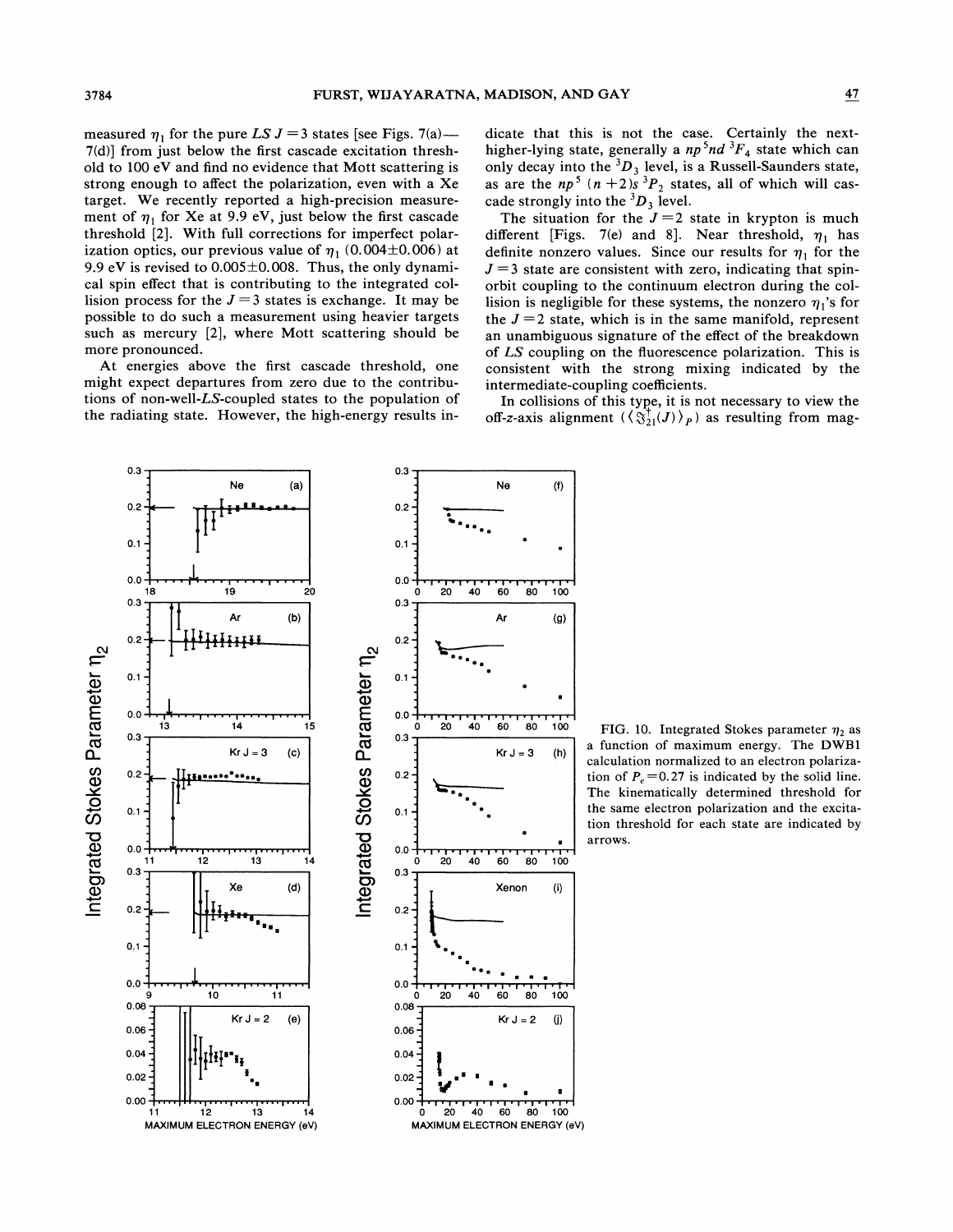netic spin flips occurring during the collision. Instead, it is as a result of the "relaxation" of the atom into its finestructure eigenstate, which is not LS coupled. One can envision a final trajectory-averaged charge cloud with only axial alignment but with spin orientation along  $\hat{y}$  immediately following the collision. Over the fine-structure relaxation time, however, the charge cloud "tilts" off the z-axis in the x-z plane, where it then remains fixed in space until it emits a photon. This conversion of orientation along  $\hat{y}$  to off-axial alignment is the result of the strong magnetic intra-atomic forces responsible for the breakdown of LS coupling in the excited state; a pure Russell-Saunders state does not tilt away from the z axis.

#### **B.** Stokes parameter  $\eta_3$

It can be seen in Figs.  $9(a) - 9(d)$  that at threshold our measured  $\eta_3$  polarizations for the  $J=3$  states are consistent with the threshold predictions discussed earlier. We see that, except for possibly neon, the polarization drops away from the threshold value and then remains constant or decreases slowly for another volt after threshold. There is then a general decrease for several electron **<sup>u</sup>** volts after threshold and then either a slight increase or a plateau before a slow, monotonic decrease. These measurements have some similarities with previously measured helium polarizations [31]. Near threshold though, the  ${}^{3}D_3$  results look very different from, e.g,. the measurements of Heddle, Keesing, and Parkin [31] for the  $3<sup>3</sup>P$  to  $2<sup>3</sup>S$  transition in helium. In helium there is a rapid decrease in the polarization to near zero within a few tenths of an electron volt of threshold. Low values of  $\eta_3$ persist for several electron volts, even after cascades begin to have an influence. The noble-gas results show some tendency for a rapid decrease near threshold, but very quickly stabilize to a value within 25% of the threshold prediction, with no structure to indicate the effect of resonances on our measurements.

There has been much speculation on the possible causes of the depolarization measured near threshold for several lines in helium. It has been suggested that the sudden decrease in linear polarization  $\eta_3$  near threshold for the  $3<sup>3</sup>P$  to  $2<sup>3</sup>S$  transition in helium may be due to the presence of a variety of negative-ion resonances that strongly affect the population of the excited state [32]. Since  $\eta_3$  for all the  $J=3$  states and the  $J=2$  state in krypton has no structure near threshold even in the presence of what are, in general, strong resonances [33], it would appear that the resonances do not decay into either state. If resonances were to have an effect similar to that in helium, then we would expect that there would be a more dramatic decrease in polarization than we observe even with the present energy resolution, since we have previously observed the sudden, large decrease in  $\eta_3$  for the  $3^{3}P-2^{3}S$  transition in helium [34].

In the near-threshold region, the DWBl calculation has surprisingly good agreement with the measurements. Though kinematically constrained to agree with the LS threshold prediction if LS coupling for the system holds, it can be seen that for all the  $J=3$  states it drops rapidly in less than 0.15 eV and then remains quite close to the

experimental values over the energy range unaffected by cascades.

Although at higher energies our measurements are significantly affected by cascades, several general features should be noted. For the  $J = 3$  states all of the gases exhibit a rapid decrease in  $\eta_3$  for many volts after threshold, and then the change becomes less rapid. In xenon and krypton there are definite minima at 14 and 19 eV, respectively. Neon and argon do not show minima at corresponding energies but, instead, pronounced changes in slope. As one goes from neon to xenon, the changes in slope become larger and occur at lower energies. This energy dependence is probably associated with a lowering of the threshold energy and a decreasing energy gap between levels that occur as the target atoms get heavier. At yet higher energies all the measurements show a tendency towards negative values. Only in neon is  $\eta_3$  greater than zero at 100 eV, and it becomes increasingly more negative as the atoms get heavier. This is consistent with the kinematic requirement that only  $M_L = |L|$  states are populated at infinite energy, and therefore  $\eta_3$  must be negative [2], even when strongly influenced by contributions from cascading transitions. (The upper-lying cascade states must obey the same kinematic rule.)

With possibly more than a 50% contribution from cascades, the DWBl would not be expected to agree with the high-energy  $\eta_3$  measurements. However, except for neon, the theory indicates the rapid decrease observed in the first 10 eV after the excitation threshold. The DWBl calculations also show distinct changes in slope for Ar and  $Kr J = 3$  states at energies close to similar changes in the measured values. It would appear that at these energies pure  ${}^{3}D_3$  excitation is still significant.

As would be expected the krypton  $J = 2$  near-threshold values [Fig. 9(e)] show no trend towards the LS-coupled threshold predictions. There is no structure and the high-energy results  $[Fig. 9(j)]$  show changes in the slope in a similar energy range to the krypton  $J=3$  results. Again,  $\eta_3$  tends to a negative value at high energies, as it must.

#### **C.** Stokes parameter  $\eta_2$

The  $\eta_2$  results are shown in Figs. 10a(a)-10(j). We indicate on the graphs the predicted threshold  $\eta_2$  values for each gas assuming an electron polarization of 27%. It should be pointed out that these measurements were taken over several months with several cathode activations, so 27% represents an estimate of the average electron polarization over that time. In all of the  $J = 3$  results we see excellent agreement with the threshold predictions and the DWBl calculation for up to an electron volt above the threshold energy. The sustained agreement with both the threshold value and the DWB1 is due to the fact  $\eta_2$  is only slightly affected by the alignment term  $\eta_3$  which in turn changes very slowly in this energy range. The mechanism dominating the value of  $\eta_2$  is the transfer of spinangular momentum by exchange excitation, with only a small decrease due to the induced alignment.

It is interesting to note that for energies greater than a few electron volts above threshold,  $\eta_2$  shows distinct changes in slope at the same energies as do the  $\eta_3$  mea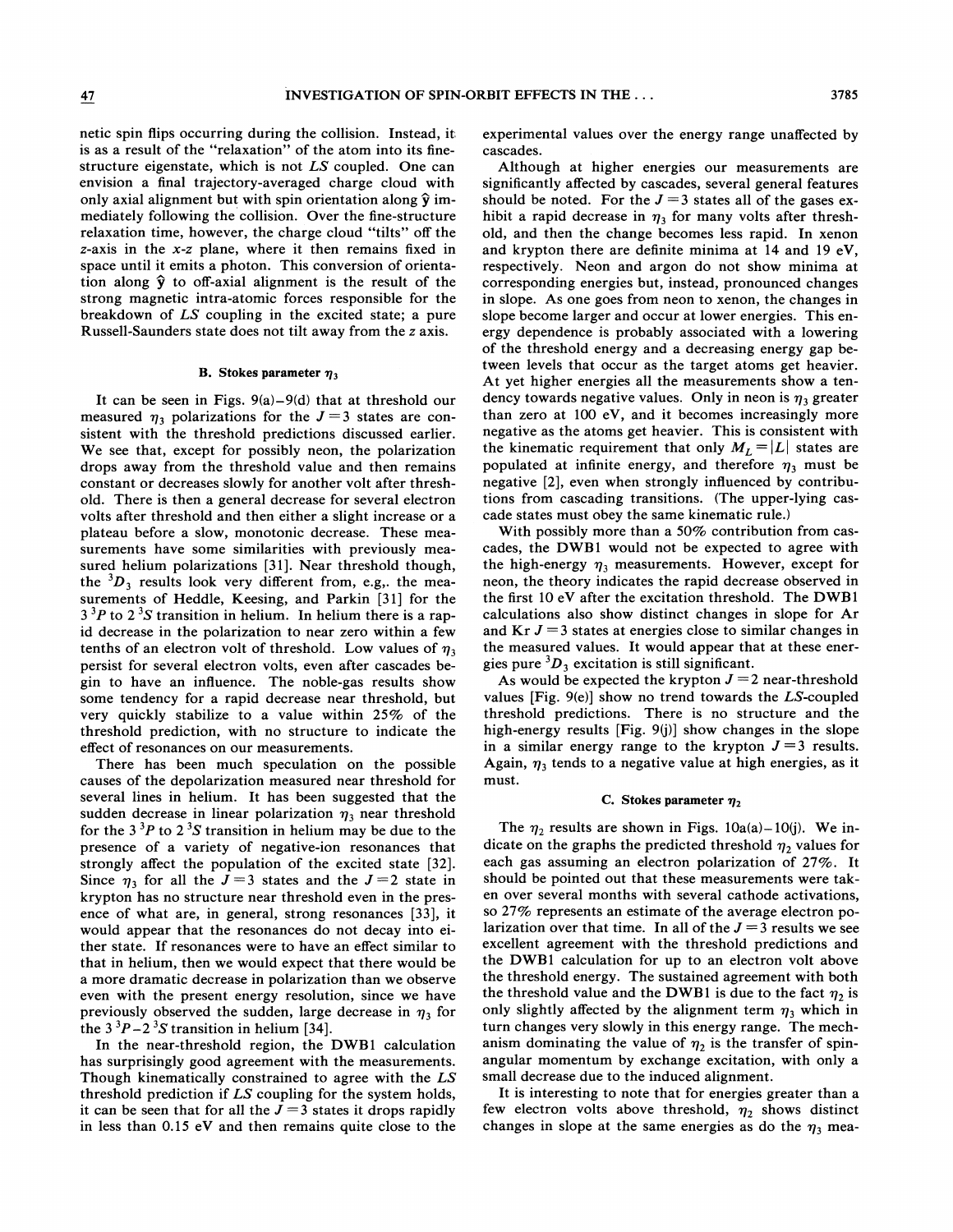surements. We have shown that for well-LS-coupled states, there is a simple relationship between  $\eta_2$  and  $\eta_3$ [Eq. (7)], so these similarities are not unexpected, indirect as they may be in an energy regime dominated by cascading. As the targets become heavier and the energy higher,  $\eta_2$  tends towards smaller values, though in the energy range measured only the value for xenon actually drops to zero. Based on the high-energy predictions (Table II), we would expect  $\eta_2$  to drop by a relatively small amount over this range. However, cascades from intermediately coupled "triplet" and "singlet" states will contain contributions from direct scattering processes which transfer no orientation into the atomic system. The net result is that  $\eta_2$  must go to zero at high energies where direct scattering dominates the scattering process.

The krypton  $J = 2$  LS-coupling threshold prediction [Fig. 10(e)] is zero, but the present results have too large an error near threshold to judge how well they agree with this prediction. Just a few tenths of a volt above threshold, however,  $\eta_2$  is nonzero and maintains a steady value for almost another volt even after the onset of cascades. Based on the lack of strong energy dependence near threshold for  $\eta_2$  in the  $J = 3$  states, it is unlikely that the  $J = 2$  data suddenly fall to the predicted LS-coupling value of zero at threshold. This significant departure from the LS-coupled threshold prediction is of course consistent with the departure from zero of  $\eta_1$  for this state. At higher energies [Fig. 10(j)],  $\eta_2$  shows a more pronounced dip than any of the  $J = 3$  states; however, the reason for this is unclear.

#### **V1. CONCLUSIONS**

In conclusion, we have presented measurements of integrated Stokes parameters involving well-LS-coupled states in the noble gases. Together with a measurement of a non-well-LS-coupled state, we have demonstrated the effectiveness of using  $\eta_1$  to prove spin-orbit effects unimpeded by other dynamical or kinematic considerations. The zero value of  $\eta_1$  for all the  $J=3$  transitions demonstrates that continuum spin-orbit coupling has a negligible influence in collisions of this type when integrated over all scattering angles. This is quite different from differential elastic-scattering experiments where quite large asymmetries due to Mott scattering have been observed [35] and where the asymmetry, integrated over scattering angle, is typically of the order of at least several percent. The difference between elastic and inelastic collisions in terms of producing scattering asymmetries has been discussed by Hanne [36]. Hanne's assertion that elastic scattering should, in general, lead to larger Mott scattering effects than does inelastic scattering would appear to be borne out by comparing our results with the integrated values of Garcia-Rosales, Miiller, and Kessler [35]. We note, however, the counterexample of elastic versus inelastic scattering from Hg (see, e.g., Refs. [21] and [37]).

Because Mott scattering, when integrated over all scattering angles, has a negligible effect on the photon polarization in the collisions we have studied, Eq. (7) describes the relationship between  $\eta_2$ ,  $\eta_3$ , and  $P_e$  accurately below the excitation threshold energy for the first cascade transition. In addition, the slowly varying nature of  $\eta_3$ after the initial drop near threshold means that an electron-polarization measurement will not be as sensitive to the electron-energy and energy distribution as would measurements involving helium. Thus the  ${}^{3}D_{3}$  state in any of these gases may be suitable for use in electronpolarization measurements. Further studies of these systems to check their worth for electron polarimetry seem warranted.

An integrated  $\eta_1$  measurement may seem to be an insensitive indicator of spin-orbit effects. Its virtue is that a nonzero value arising from a pure Russell-Saunders state is an unambiguous sign of inelastic Mott scattering. In differential-scattering experiments involving the excitation of definite  $J$  states, both the "fine-structure" effect and Mott scattering may cause more electrons to be scattered to one side than the other. When such scattering asymmetries are observed after scattering from atoms heavy enough for relativistic effects to be important, it is impossible to distinguish between the two phenomena. However, if the excited state is well-LS-coupled, and a non-zero  $\eta_1$  attributable to the breakdown of the Percival-Seaton hypothesis is measured, then only Mott scattering can cause an integrated nonaxial alignment,  $\langle \Im_{21}^{\dagger}(J) \rangle_{p}$ . The fine-structure effect arises solely due to orientation induced by exchange,  $\langle \mathfrak{F}_{11}(J) \rangle_p$ , so that in an integrated measurement its influence is seen only in  $\eta_2$ measurements and may be completely described assuming LS coupling.

It is also worthwhile to note that  $\eta_1$  has many similarities to the parameter  $\rho_{00}^n$  that is used to describe the effect of spin-orbit forces in electron-photon coincidence experiments with unpolarized electrons [38]. Departure from the LS-coupled predictions for both parameters indicates the importance of spin-orbit effects. In a manner similar to  $\eta_1$ , if a pure LS-coupled state is excited, a departure of  $\rho_{00}^n(J)$  from the LS-coupled prediction may be used as an indication of the influence of Mott scattering on the scattering process. There are several differences though, the most important being that a  $\rho_{00}^n(J)$  due to Mott scattering can be observed without using polarized electrons. Another significant difference is that two Stokes parameters, one for photon emission in the scattering plane and the other for emission out of the plane, are required to determine  $\rho_{00}^n$ . This topic will be discussed further in an upcoming paper [39].

Another surprising feature of our measurements is the complete lack of evidence for effects due to negative-ion resonances. This is quite different from previous helium  $\eta_3$  measurements which seem to be strongly affected by resonances. Integrated measurements of  $\eta_1$ ,  $\eta_2$ , and  $\eta_3$ for the excitation of Hg  ${}^{3}P_{1}$  states are also strongly influenced by resonances [3]. Indeed, even with our poor energy resolution, we have seen the sudden decrease in polarization for the He  $3<sup>3</sup>P$  to  $2<sup>3</sup>S$  transition.

#### **ACKNOWLEDGMENTS**

This work was supported by National Science Foundation Grants Nos. PHY-9007721, PHY-9014103, and